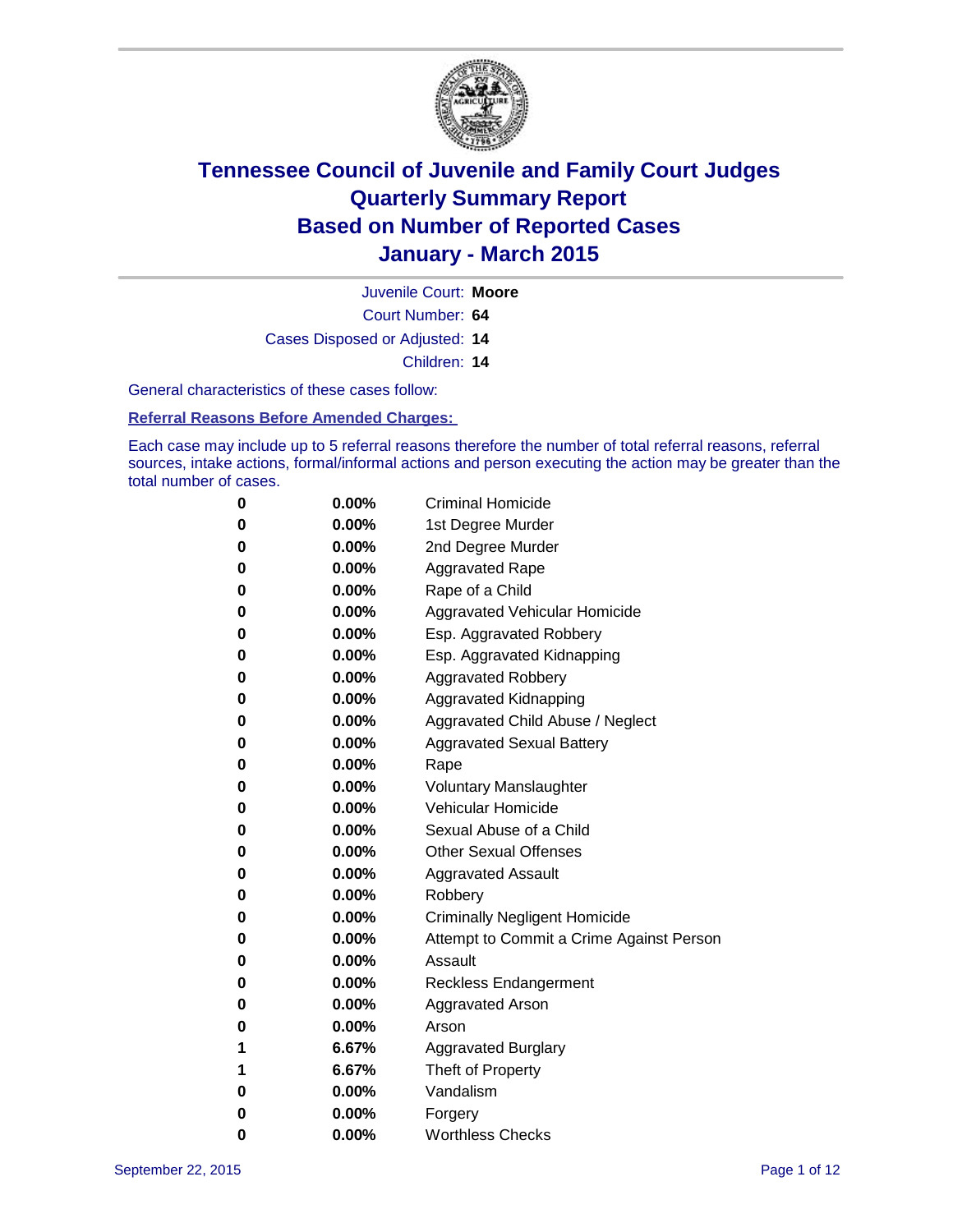

Juvenile Court: **Moore**

Court Number: **64**

Cases Disposed or Adjusted: **14**

Children: **14**

#### **Referral Reasons Before Amended Charges:**

Each case may include up to 5 referral reasons therefore the number of total referral reasons, referral sources, intake actions, formal/informal actions and person executing the action may be greater than the total number of cases.

| 0 | 0.00%  | Illegal Possession / Fraudulent Use of Credit / Debit Cards |
|---|--------|-------------------------------------------------------------|
| 0 | 0.00%  | <b>Burglary</b>                                             |
| 0 | 0.00%  | Unauthorized Use of a Vehicle                               |
| 0 | 0.00%  | <b>Cruelty to Animals</b>                                   |
| 0 | 0.00%  | Sale of Controlled Substances                               |
| 0 | 0.00%  | <b>Other Drug Offenses</b>                                  |
| 0 | 0.00%  | Possession of Controlled Substances                         |
| 0 | 0.00%  | <b>Criminal Attempt</b>                                     |
| 0 | 0.00%  | Carrying Weapons on School Property                         |
| 0 | 0.00%  | Unlawful Carrying / Possession of a Weapon                  |
| 0 | 0.00%  | <b>Evading Arrest</b>                                       |
| 0 | 0.00%  | Escape                                                      |
| 0 | 0.00%  | Driving Under Influence (DUI)                               |
| 0 | 0.00%  | Possession / Consumption of Alcohol                         |
| 0 | 0.00%  | Resisting Stop, Frisk, Halt, Arrest or Search               |
| 0 | 0.00%  | <b>Aggravated Criminal Trespass</b>                         |
| 1 | 6.67%  | Harassment                                                  |
| 0 | 0.00%  | Failure to Appear                                           |
| 0 | 0.00%  | Filing a False Police Report                                |
| 0 | 0.00%  | Criminal Impersonation                                      |
| 0 | 0.00%  | <b>Disorderly Conduct</b>                                   |
| 9 | 60.00% | <b>Criminal Trespass</b>                                    |
| 0 | 0.00%  | <b>Public Intoxication</b>                                  |
| 0 | 0.00%  | Gambling                                                    |
| 0 | 0.00%  | Traffic                                                     |
| 0 | 0.00%  | <b>Local Ordinances</b>                                     |
| 0 | 0.00%  | Violation of Wildlife Regulations                           |
| 0 | 0.00%  | Contempt of Court                                           |
| 0 | 0.00%  | Violation of Probation                                      |
| 0 | 0.00%  | Violation of Aftercare                                      |
| 0 | 0.00%  | <b>Unruly Behavior</b>                                      |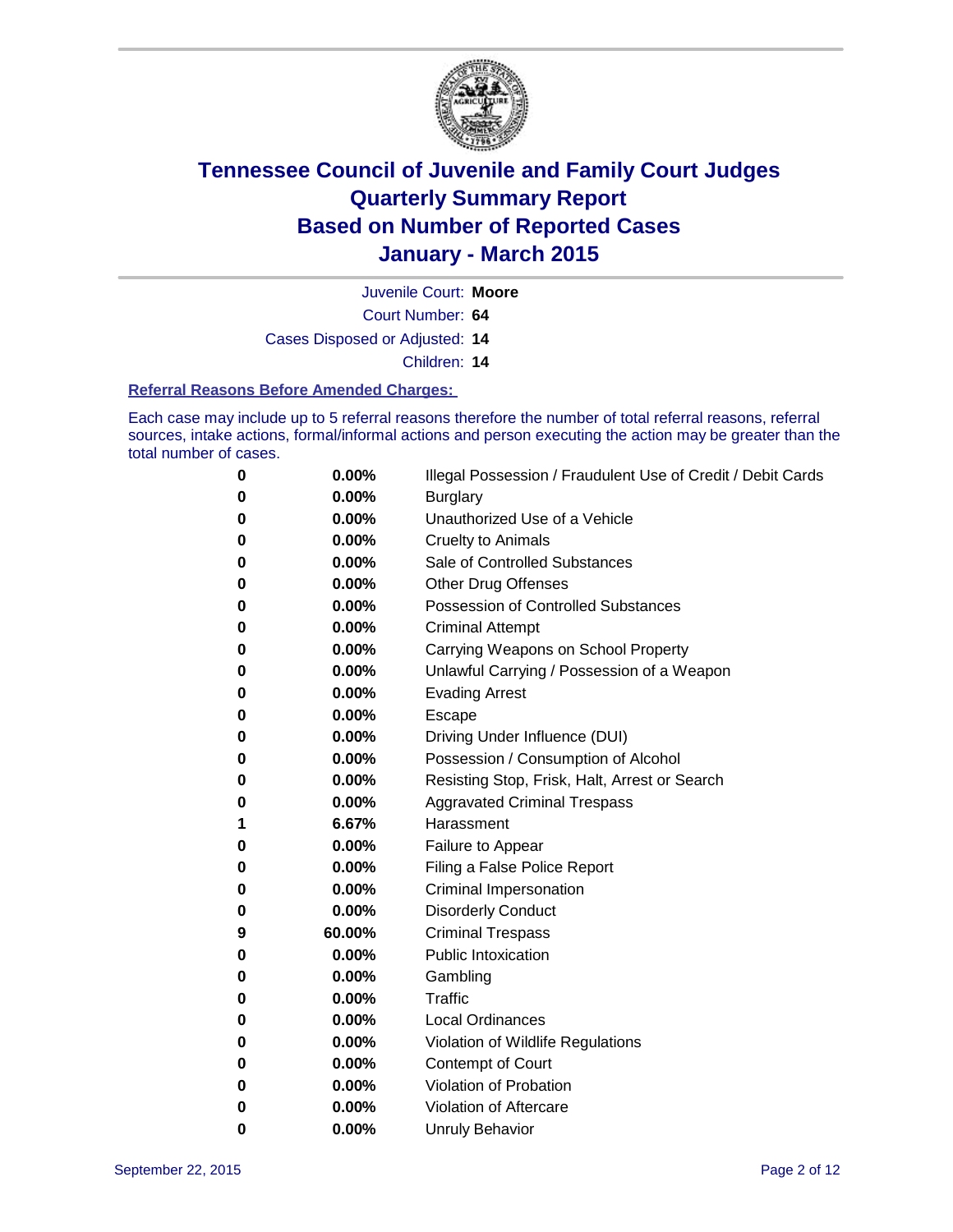

Juvenile Court: **Moore**

Court Number: **64**

Cases Disposed or Adjusted: **14**

Children: **14**

#### **Referral Reasons Before Amended Charges:**

Each case may include up to 5 referral reasons therefore the number of total referral reasons, referral sources, intake actions, formal/informal actions and person executing the action may be greater than the total number of cases.

| 0  | 0.00%    | Truancy                               |
|----|----------|---------------------------------------|
| 0  | 0.00%    | In-State Runaway                      |
| 0  | $0.00\%$ | Out-of-State Runaway                  |
| 1  | 6.67%    | Possession of Tobacco Products        |
| 0  | $0.00\%$ | Violation of a Valid Court Order      |
| 0  | 0.00%    | <b>Violation of Curfew</b>            |
| 0  | $0.00\%$ | Sexually Abused Child                 |
| 0  | 0.00%    | <b>Physically Abused Child</b>        |
| 0  | $0.00\%$ | Dependency / Neglect                  |
| 0  | $0.00\%$ | <b>Termination of Parental Rights</b> |
| 0  | $0.00\%$ | Violation of Pretrial Diversion       |
| 0  | $0.00\%$ | Violation of Informal Adjustment      |
| 0  | $0.00\%$ | <b>Judicial Review</b>                |
| 0  | 0.00%    | <b>Administrative Review</b>          |
| 0  | 0.00%    | <b>Foster Care Review</b>             |
| 2  | 13.33%   | Custody                               |
| 0  | 0.00%    | Visitation                            |
| 0  | 0.00%    | Paternity / Legitimation              |
| 0  | 0.00%    | <b>Child Support</b>                  |
| 0  | 0.00%    | <b>Request for Medical Treatment</b>  |
| 0  | 0.00%    | <b>Consent to Marry</b>               |
| 0  | 0.00%    | Other                                 |
| 15 | 100.00%  | <b>Total Referrals</b>                |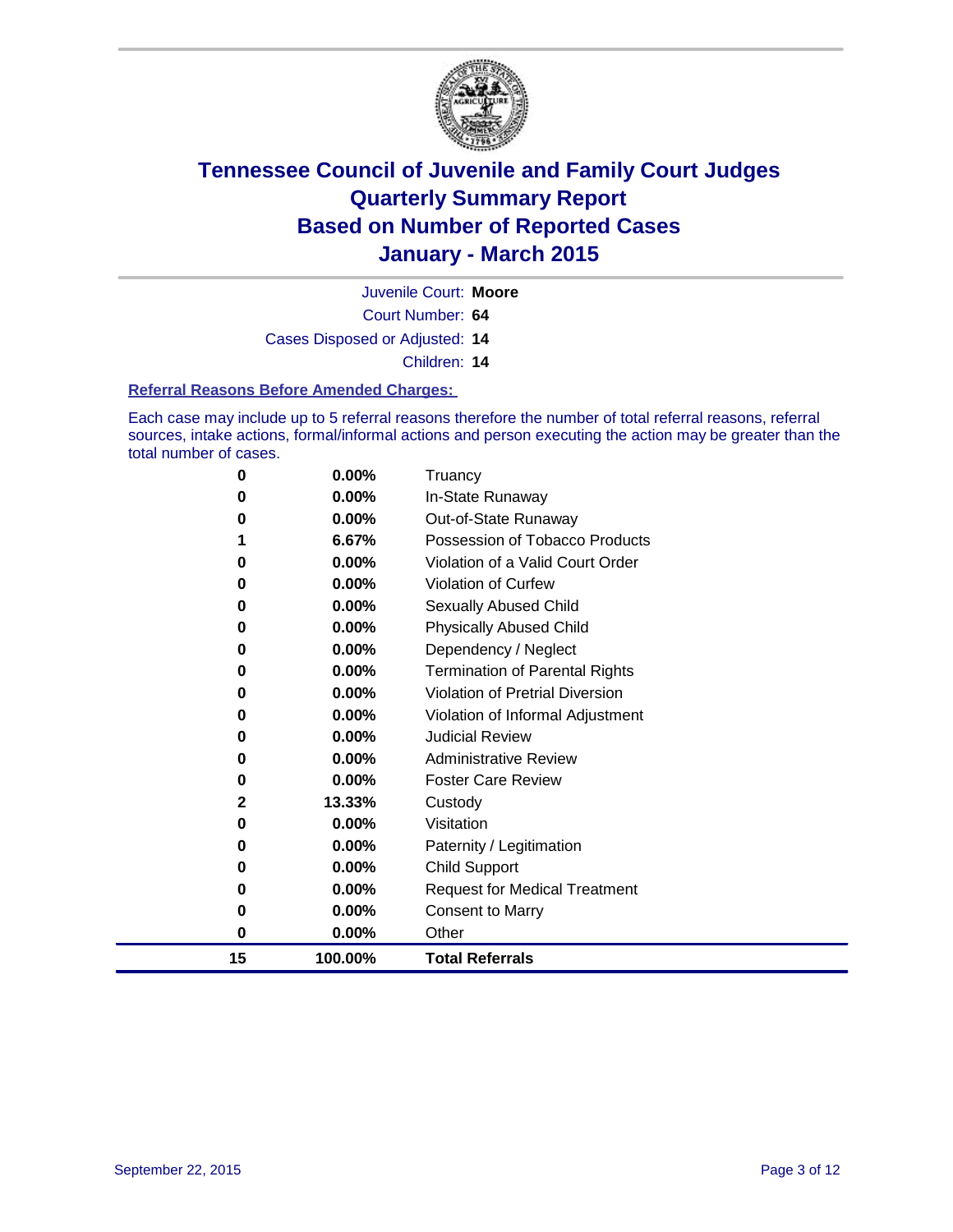

| Juvenile Court: Moore          |                  |                                   |  |  |  |  |
|--------------------------------|------------------|-----------------------------------|--|--|--|--|
|                                | Court Number: 64 |                                   |  |  |  |  |
| Cases Disposed or Adjusted: 14 |                  |                                   |  |  |  |  |
|                                |                  | Children: 14                      |  |  |  |  |
| <b>Referral Sources: 1</b>     |                  |                                   |  |  |  |  |
| 13                             | 86.67%           | Law Enforcement                   |  |  |  |  |
| 0                              | $0.00\%$         | Parents                           |  |  |  |  |
| 0                              | $0.00\%$         | <b>Relatives</b>                  |  |  |  |  |
| 0                              | 0.00%            | Self                              |  |  |  |  |
| 0                              | $0.00\%$         | School                            |  |  |  |  |
| 0                              | $0.00\%$         | <b>CSA</b>                        |  |  |  |  |
| 0                              | 0.00%            | <b>DCS</b>                        |  |  |  |  |
| 0                              | 0.00%            | <b>Other State Department</b>     |  |  |  |  |
| 0                              | $0.00\%$         | <b>District Attorney's Office</b> |  |  |  |  |
| 1                              | 6.67%            | <b>Court Staff</b>                |  |  |  |  |
| 0                              | 0.00%            | Social Agency                     |  |  |  |  |
| 0                              | $0.00\%$         | <b>Other Court</b>                |  |  |  |  |
| 0                              | 0.00%            | Victim                            |  |  |  |  |
| 0                              | 0.00%            | Child & Parent                    |  |  |  |  |
| 0                              | 0.00%            | Hospital                          |  |  |  |  |
| 0                              | 0.00%            | Unknown                           |  |  |  |  |
| 1                              | 6.67%            | Other                             |  |  |  |  |
| 15                             | 100.00%          | <b>Total Referral Sources</b>     |  |  |  |  |

#### **Age of Child at Referral: 2**

| 0<br>0 | $0.00\%$<br>0.00% | Ages 19 and Over<br>Unknown |
|--------|-------------------|-----------------------------|
|        |                   |                             |
|        |                   |                             |
|        |                   | Ages 17 through 18          |
| 8      | 57.14%            | Ages 15 through 16          |
| 1      | 7.14%             | Ages 13 through 14          |
| 1      | 7.14%             | Ages 11 through 12          |
| 2      | 14.29%            | Ages 10 and Under           |
|        |                   | $\mathbf{2}$<br>14.29%      |

<sup>1</sup> If different than number of Referral Reasons (15), verify accuracy of your court's data.

One child could be counted in multiple categories, verify accuracy of your court's data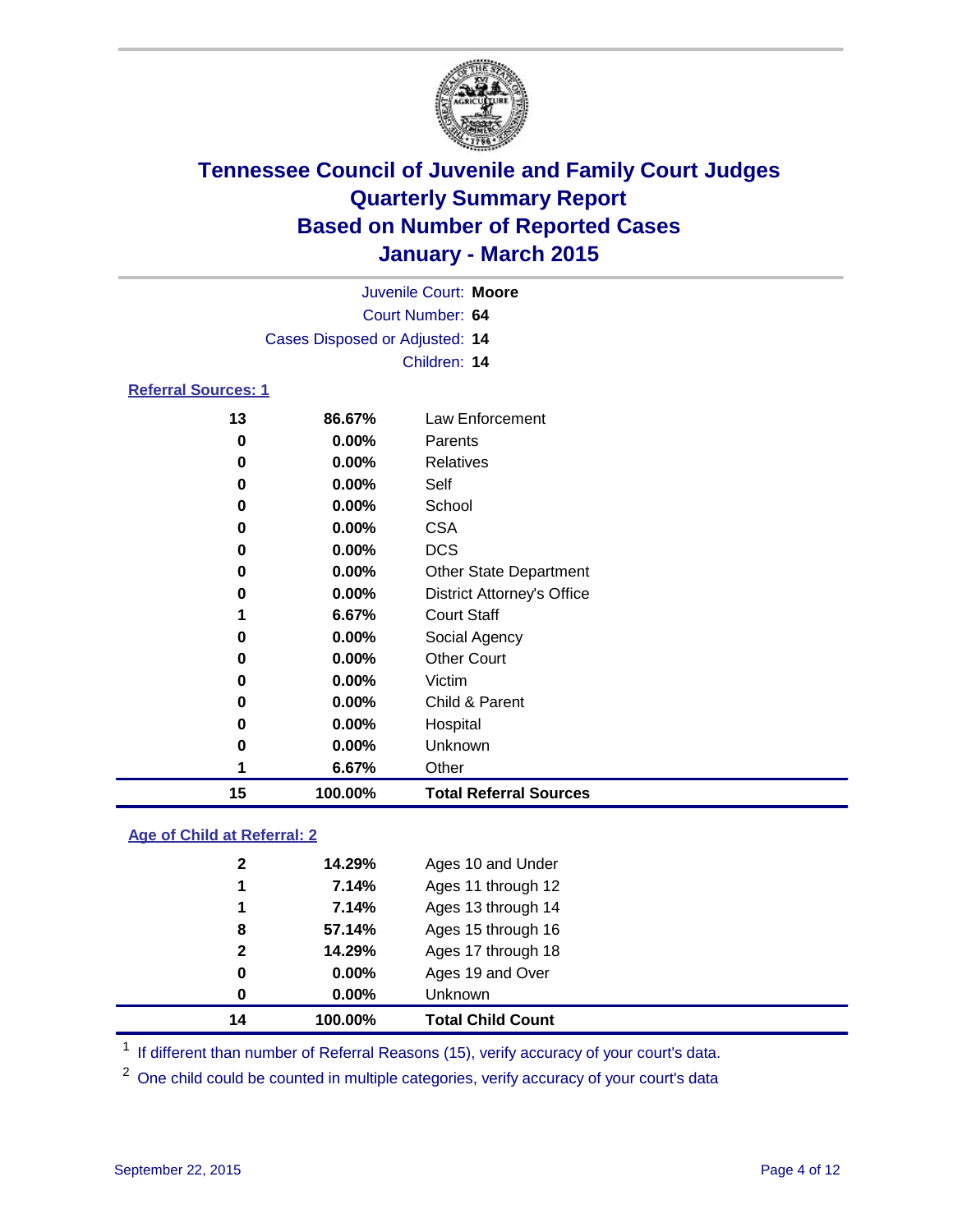

| Juvenile Court: Moore                   |         |                          |  |  |
|-----------------------------------------|---------|--------------------------|--|--|
| Court Number: 64                        |         |                          |  |  |
| Cases Disposed or Adjusted: 14          |         |                          |  |  |
|                                         |         | Children: 14             |  |  |
| <b>Sex of Child: 1</b>                  |         |                          |  |  |
| 13                                      | 92.86%  | Male                     |  |  |
| 1                                       | 7.14%   | Female                   |  |  |
| $\bf{0}$                                | 0.00%   | Unknown                  |  |  |
| 14                                      | 100.00% | <b>Total Child Count</b> |  |  |
| Race of Child: 1                        |         |                          |  |  |
| 12                                      | 85.71%  | White                    |  |  |
| $\overline{\mathbf{2}}$                 | 14.29%  | African American         |  |  |
| $\bf{0}$                                | 0.00%   | Native American          |  |  |
| 0                                       | 0.00%   | Asian                    |  |  |
| 0                                       | 0.00%   | Mixed                    |  |  |
| 0                                       | 0.00%   | Unknown                  |  |  |
| 14                                      | 100.00% | <b>Total Child Count</b> |  |  |
| <b>Hispanic Origin: 1</b>               |         |                          |  |  |
| $\bf{0}$                                | 0.00%   | Yes                      |  |  |
| 14                                      | 100.00% | No                       |  |  |
| $\bf{0}$                                | 0.00%   | Unknown                  |  |  |
| 14                                      | 100.00% | <b>Total Child Count</b> |  |  |
| <b>School Enrollment of Children: 1</b> |         |                          |  |  |
| 12                                      | 85.71%  | Yes                      |  |  |
| 1                                       | 7.14%   | No                       |  |  |
| 1                                       | 7.14%   | Unknown                  |  |  |
| 14                                      | 100.00% | <b>Total Child Count</b> |  |  |

One child could be counted in multiple categories, verify accuracy of your court's data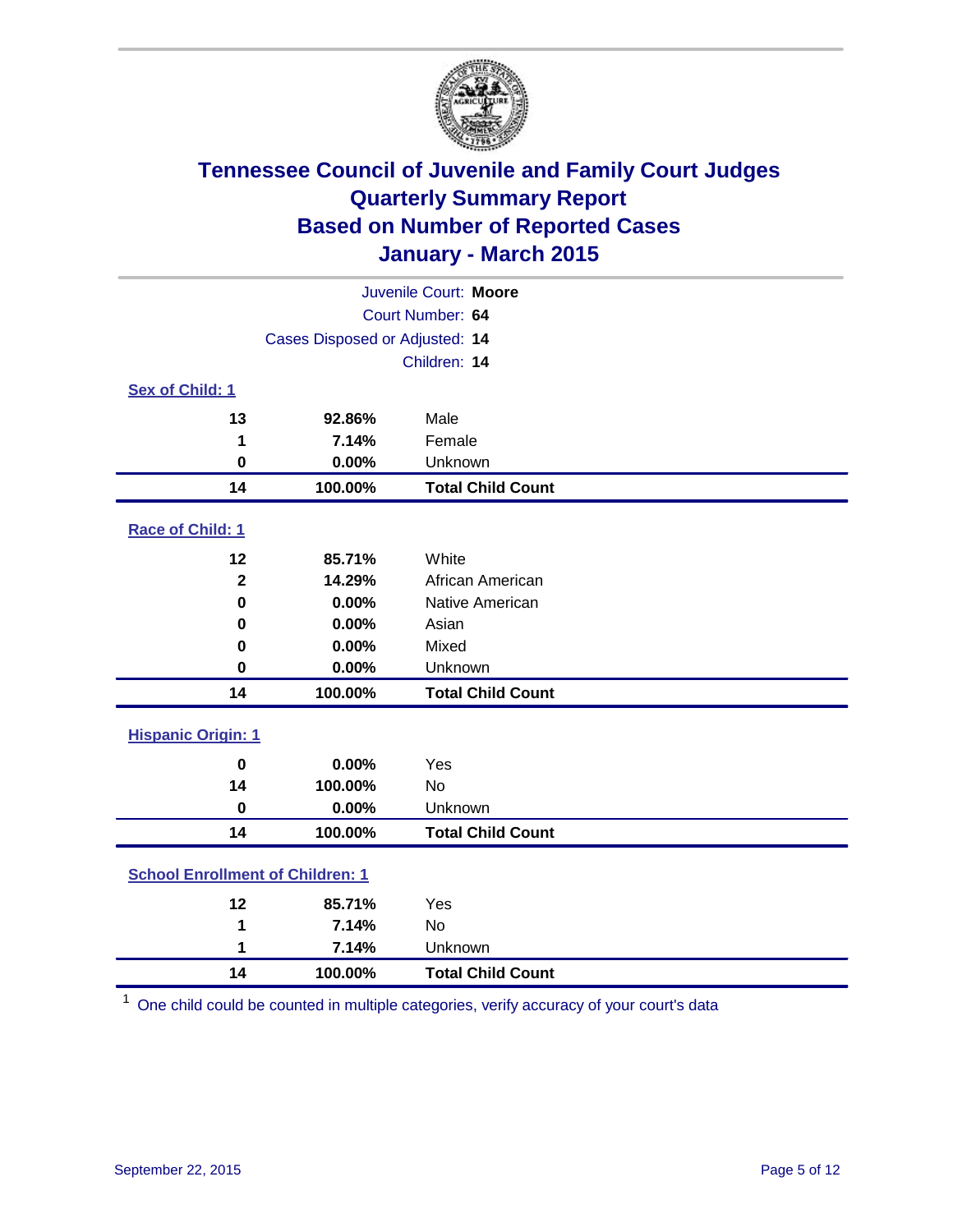

| Juvenile Court: Moore       |                                                           |                                        |  |  |  |
|-----------------------------|-----------------------------------------------------------|----------------------------------------|--|--|--|
|                             | Court Number: 64                                          |                                        |  |  |  |
|                             | Cases Disposed or Adjusted: 14                            |                                        |  |  |  |
|                             |                                                           | Children: 14                           |  |  |  |
|                             | <b>Living Arrangement of Child at Time of Referral: 1</b> |                                        |  |  |  |
| $\pmb{0}$                   | 0.00%                                                     | With Both Biological Parents           |  |  |  |
| 0                           | 0.00%                                                     | With Father and Stepmother             |  |  |  |
| 0                           | $0.00\%$                                                  | With Mother and Stepfather             |  |  |  |
| 5                           | 35.71%                                                    | <b>With Mother</b>                     |  |  |  |
| 1                           | 7.14%                                                     | <b>With Father</b>                     |  |  |  |
| $\mathbf 2$                 | 14.29%                                                    | <b>With Relatives</b>                  |  |  |  |
| 0                           | 0.00%                                                     | With Adoptive Parents                  |  |  |  |
| 0                           | 0.00%                                                     | With Foster Family                     |  |  |  |
| 0                           | 0.00%                                                     | In a Group Home                        |  |  |  |
| 0                           | 0.00%                                                     | In a Residential Center                |  |  |  |
| 0                           | 0.00%                                                     | In an Institution                      |  |  |  |
| 0                           | 0.00%                                                     | Independent                            |  |  |  |
| 6                           | 42.86%                                                    | Unknown                                |  |  |  |
| $\mathbf 0$                 | 0.00%                                                     | Other                                  |  |  |  |
| 14                          | 100.00%                                                   | <b>Total Child Count</b>               |  |  |  |
| <b>Type of Detention: 2</b> |                                                           |                                        |  |  |  |
|                             | 0.00%                                                     | Non-Secure Placement                   |  |  |  |
| 0                           |                                                           |                                        |  |  |  |
| 0                           | 0.00%                                                     | Juvenile Detention Facility            |  |  |  |
| 0                           | $0.00\%$                                                  | Jail - Complete Separation             |  |  |  |
| 0                           | 0.00%                                                     | Jail - Partial Separation              |  |  |  |
| 0                           | $0.00\%$                                                  | Jail - No Separation                   |  |  |  |
| 0                           | 0.00%<br>0.00%                                            | <b>Psychiatric Hospital</b><br>Unknown |  |  |  |
| 0<br>14                     | 100.00%                                                   |                                        |  |  |  |
|                             |                                                           | Does Not Apply                         |  |  |  |
| $\pmb{0}$                   | 0.00%                                                     | Other                                  |  |  |  |
| 14                          | 100.00%                                                   | <b>Total Detention Count</b>           |  |  |  |

<sup>1</sup> One child could be counted in multiple categories, verify accuracy of your court's data

If different than number of Cases (14) verify accuracy of your court's data.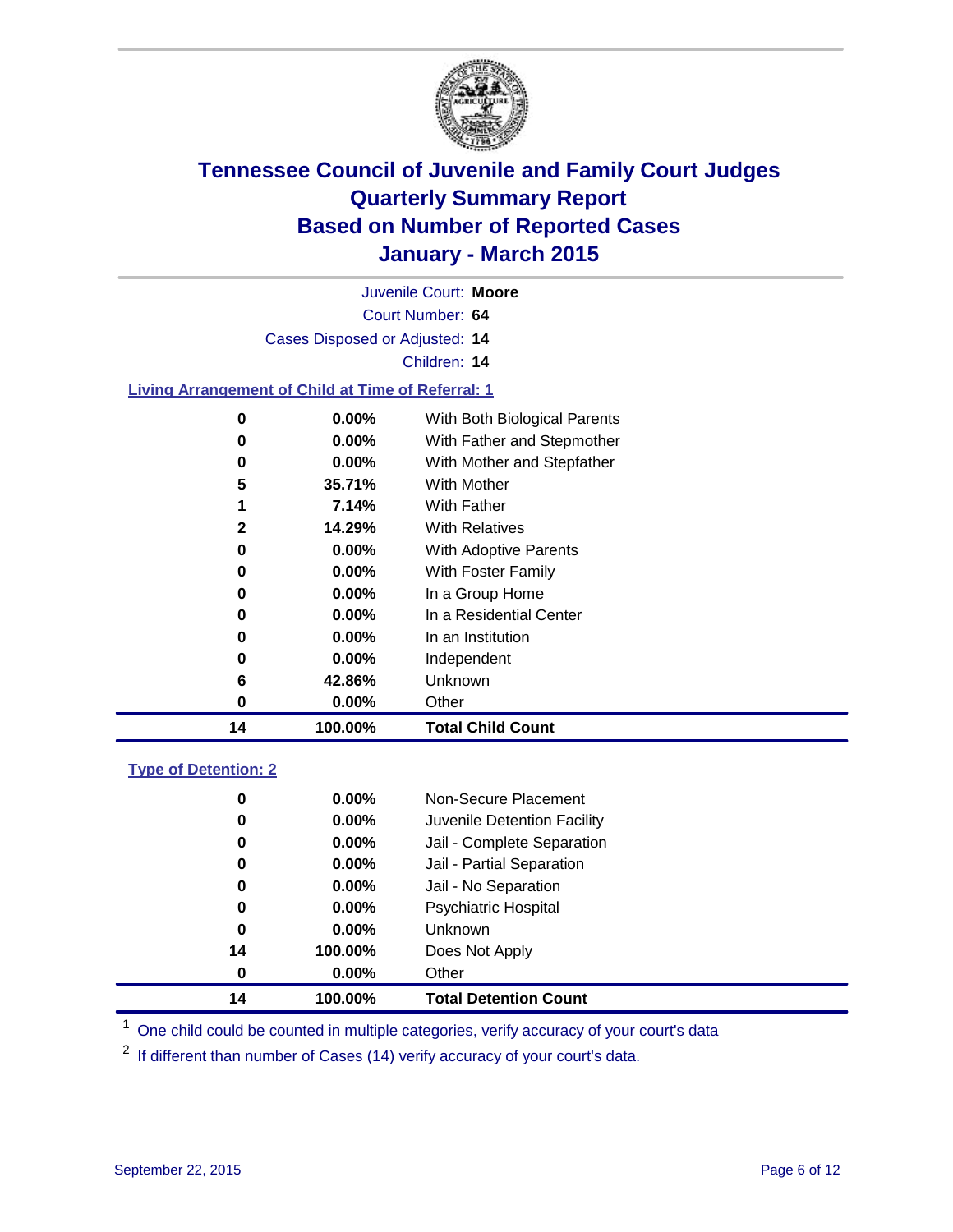

|                                                    | Juvenile Court: Moore          |                                      |  |  |  |  |
|----------------------------------------------------|--------------------------------|--------------------------------------|--|--|--|--|
|                                                    | Court Number: 64               |                                      |  |  |  |  |
|                                                    | Cases Disposed or Adjusted: 14 |                                      |  |  |  |  |
|                                                    | Children: 14                   |                                      |  |  |  |  |
| <b>Placement After Secure Detention Hearing: 1</b> |                                |                                      |  |  |  |  |
| $\pmb{0}$                                          | 0.00%                          | Returned to Prior Living Arrangement |  |  |  |  |
| 0                                                  | 0.00%                          | Juvenile Detention Facility          |  |  |  |  |
| 0                                                  | 0.00%                          | Jail                                 |  |  |  |  |
| 0                                                  | 0.00%                          | Shelter / Group Home                 |  |  |  |  |
| 0                                                  | 0.00%                          | <b>Foster Family Home</b>            |  |  |  |  |
| 0                                                  | 0.00%                          | Psychiatric Hospital                 |  |  |  |  |
| 0                                                  | 0.00%                          | Unknown                              |  |  |  |  |
| 14                                                 | 100.00%                        | Does Not Apply                       |  |  |  |  |
| 0                                                  | 0.00%                          | Other                                |  |  |  |  |
| 14                                                 | 100.00%                        | <b>Total Placement Count</b>         |  |  |  |  |
|                                                    |                                |                                      |  |  |  |  |
| <b>Intake Actions: 2</b>                           |                                |                                      |  |  |  |  |
| 0                                                  | 0.00%                          | <b>Petition Filed</b>                |  |  |  |  |
| $\mathbf{2}$                                       | 13.33%                         | <b>Motion Filed</b>                  |  |  |  |  |
| 13                                                 | 86.67%                         | <b>Citation Processed</b>            |  |  |  |  |
| 0                                                  | 0.00%                          | Notification of Paternity Processed  |  |  |  |  |
| 0                                                  | 0.00%                          | Scheduling of Judicial Review        |  |  |  |  |
| 0                                                  | 0.00%                          | Scheduling of Administrative Review  |  |  |  |  |
| 0                                                  | 0.00%                          | Scheduling of Foster Care Review     |  |  |  |  |
| $\bf{0}$                                           | 0.00%                          | Unknown                              |  |  |  |  |
| 0                                                  | 0.00%                          | Does Not Apply                       |  |  |  |  |
| 0                                                  | 0.00%                          | Other                                |  |  |  |  |
| 15                                                 | 100.00%                        | <b>Total Intake Count</b>            |  |  |  |  |

<sup>1</sup> If different than number of Cases (14) verify accuracy of your court's data.

<sup>2</sup> If different than number of Referral Reasons (15), verify accuracy of your court's data.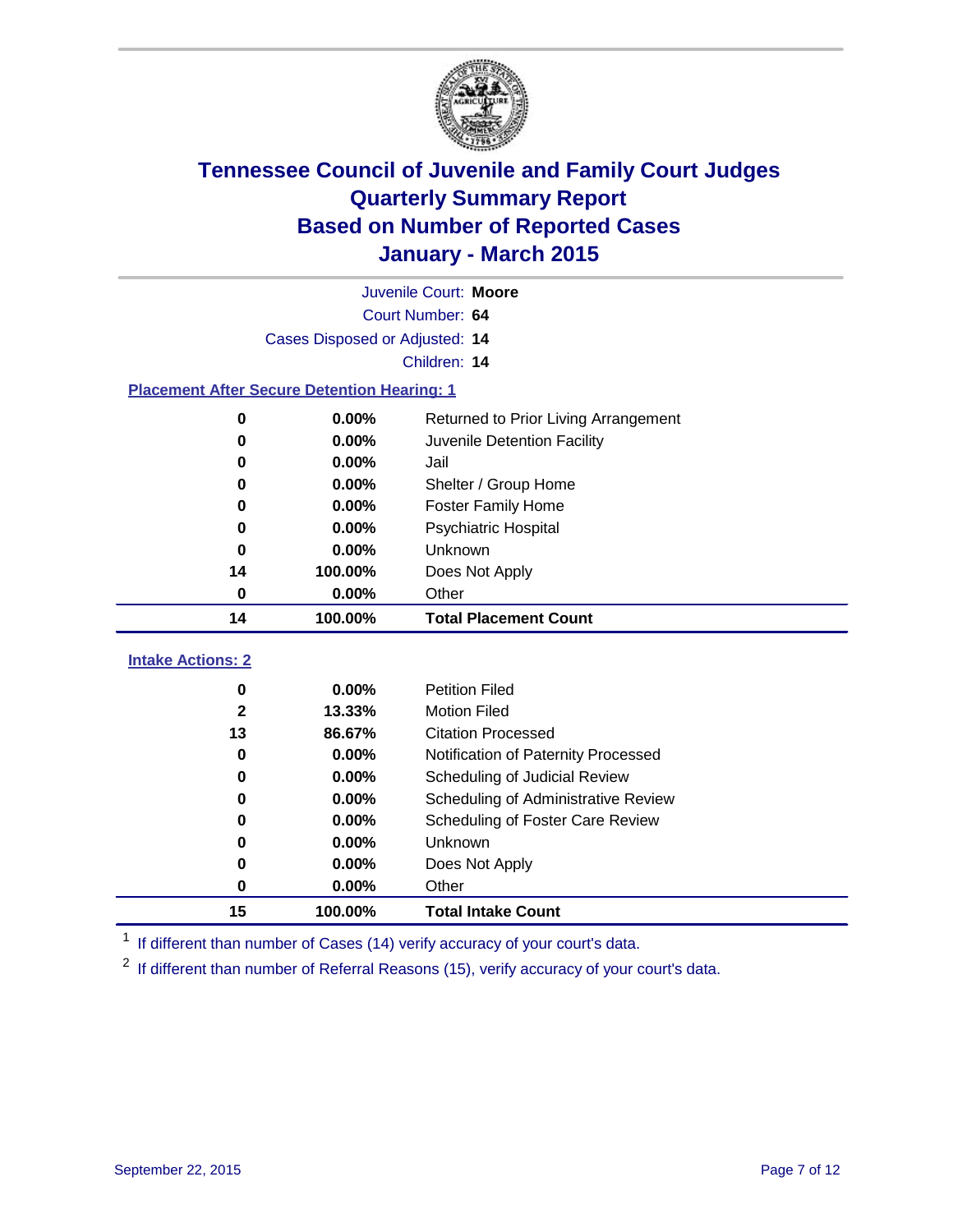

Court Number: **64** Juvenile Court: **Moore** Cases Disposed or Adjusted: **14** Children: **14**

#### **Last Grade Completed by Child: 1**

| 14          | 100.00%        | <b>Total Child Count</b>     |
|-------------|----------------|------------------------------|
| $\pmb{0}$   | 0.00%          | Other                        |
| 12          | 85.71%         | Unknown                      |
| 0           | 0.00%          | <b>Never Attended School</b> |
| 0           | 0.00%          | Graduated                    |
| 0           | 0.00%          | <b>GED</b>                   |
| 0           | $0.00\%$       | Non-Graded Special Ed        |
| $\mathbf 0$ | 0.00%          | 12th Grade                   |
| 0           | 0.00%          | 11th Grade                   |
| 0           | 0.00%          | 10th Grade                   |
| 0           | 0.00%          | 9th Grade                    |
| 0           | 0.00%          | 9th Grade                    |
| 0           | 0.00%          | 8th Grade                    |
| 0           | 0.00%          | 8th Grade                    |
| 0           | 0.00%          | 7th Grade                    |
| 0           | 0.00%          | 7th Grade                    |
| 0           | 0.00%          | 6th Grade                    |
| 0<br>0      | 0.00%          | 6th Grade                    |
| 1           | 7.14%<br>0.00% | 5th Grade<br>5th Grade       |
| 0           | 0.00%          | 4th Grade                    |
| 0           | 0.00%          | 4th Grade                    |
| $\pmb{0}$   | 0.00%          | 3rd Grade                    |
| 0           | 0.00%          | 3rd Grade                    |
| 0           | 0.00%          | 2nd Grade                    |
| 0           | 0.00%          | 2nd Grade                    |
| 0           | 0.00%          | 1st Grade                    |
| 0           | 0.00%          | 1st Grade                    |
| 0           | 0.00%          | Kindergarten                 |
| 0           | 0.00%          | Preschool                    |
| 1           | 7.14%          | Too Young for School         |
|             |                |                              |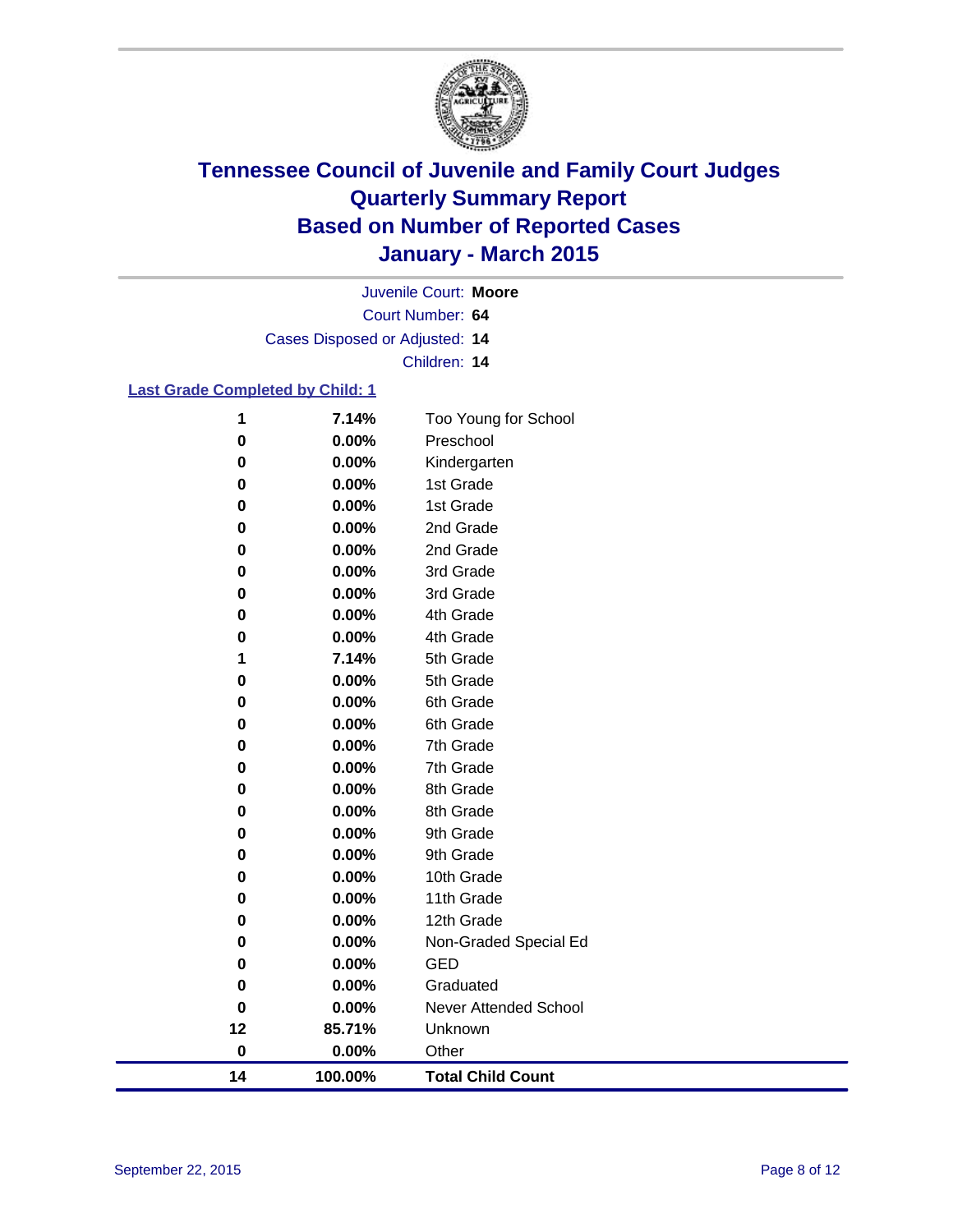

|                                         |                                | Juvenile Court: Moore                                                                    |
|-----------------------------------------|--------------------------------|------------------------------------------------------------------------------------------|
|                                         |                                | Court Number: 64                                                                         |
|                                         | Cases Disposed or Adjusted: 14 |                                                                                          |
|                                         |                                | Children: 14                                                                             |
| <b>Enrolled in Special Education: 1</b> |                                |                                                                                          |
| 0                                       | $0.00\%$                       | Yes                                                                                      |
| 1                                       | 7.14%                          | No.                                                                                      |
| 13                                      | 92.86%                         | Unknown                                                                                  |
| 14                                      | 100.00%                        | <b>Total Child Count</b>                                                                 |
|                                         |                                | One objet could be counted in multiple optogeties, verify occurrent of your courtie data |

<sup>1</sup> One child could be counted in multiple categories, verify accuracy of your court's data

| <b>Action Executed By: 1</b> |
|------------------------------|
|------------------------------|

| 15<br>0 | 100.00%<br>0.00% | Judge<br>Magistrate       |
|---------|------------------|---------------------------|
| 0       | $0.00\%$         | <b>YSO</b>                |
| 0       | 0.00%            | Other                     |
| 0       | $0.00\%$         | Unknown                   |
| 15      | 100.00%          | <b>Total Action Count</b> |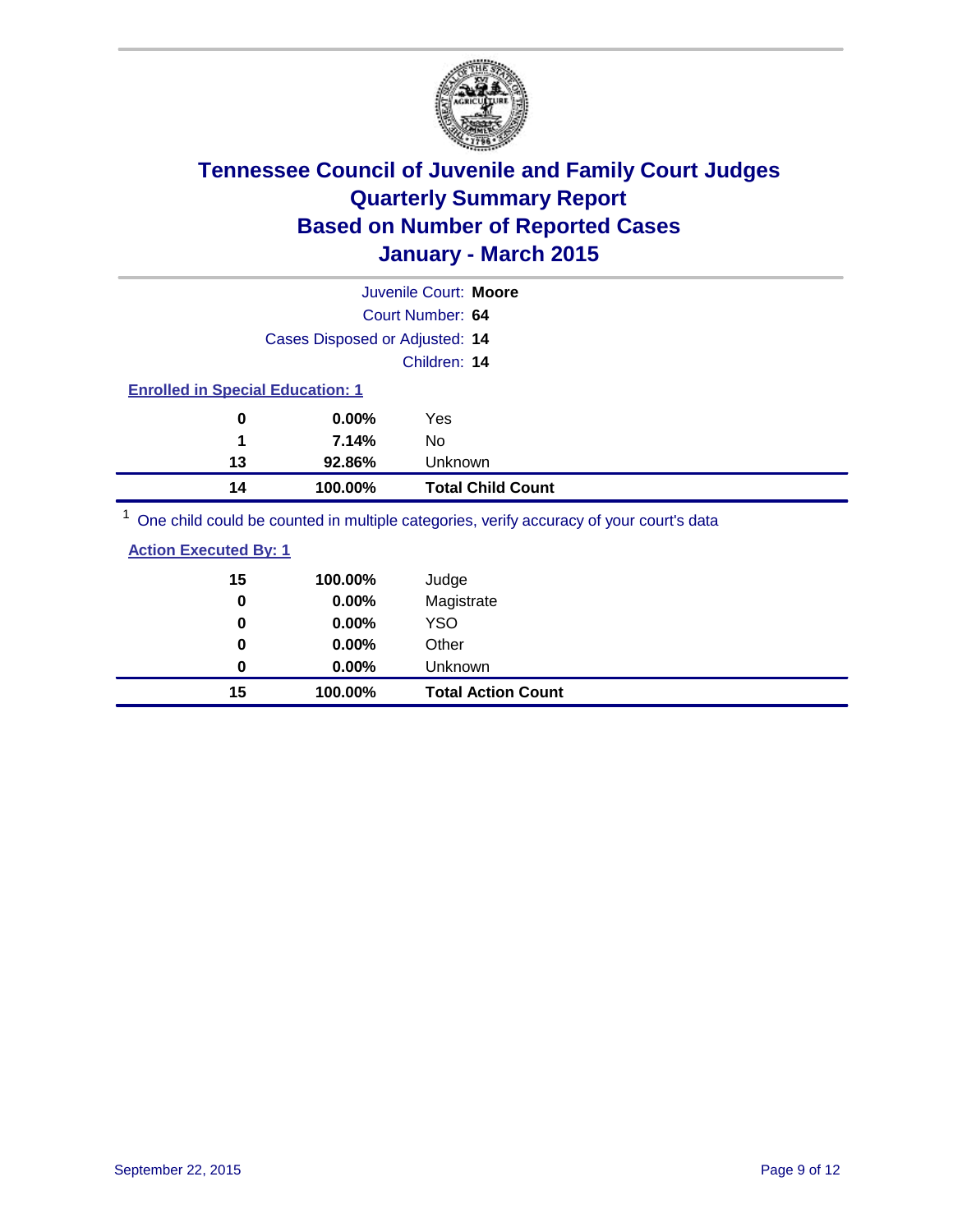

Court Number: **64** Juvenile Court: **Moore** Cases Disposed or Adjusted: **14** Children: **14**

#### **Formal / Informal Actions: 1**

| 1  | 6.67%    | Dismissed                                        |
|----|----------|--------------------------------------------------|
| 0  | $0.00\%$ | Retired / Nolle Prosequi                         |
|    | 6.67%    | <b>Complaint Substantiated Delinquent</b>        |
| 0  | $0.00\%$ | <b>Complaint Substantiated Status Offender</b>   |
| 0  | $0.00\%$ | <b>Complaint Substantiated Dependent/Neglect</b> |
| 0  | $0.00\%$ | <b>Complaint Substantiated Abused</b>            |
| 0  | $0.00\%$ | <b>Complaint Substantiated Mentally III</b>      |
| 0  | $0.00\%$ | Informal Adjustment                              |
| 0  | $0.00\%$ | <b>Pretrial Diversion</b>                        |
| 0  | $0.00\%$ | <b>Transfer to Adult Court Hearing</b>           |
|    | 6.67%    | Charges Cleared by Transfer to Adult Court       |
| 0  | $0.00\%$ | <b>Special Proceeding</b>                        |
| 0  | $0.00\%$ | <b>Review Concluded</b>                          |
| 3  | 20.00%   | Case Held Open                                   |
| 9  | 60.00%   | Other                                            |
| 0  | $0.00\%$ | Unknown                                          |
| 15 | 100.00%  | <b>Total Action Count</b>                        |

<sup>1</sup> If different than number of Referral Reasons (15), verify accuracy of your court's data.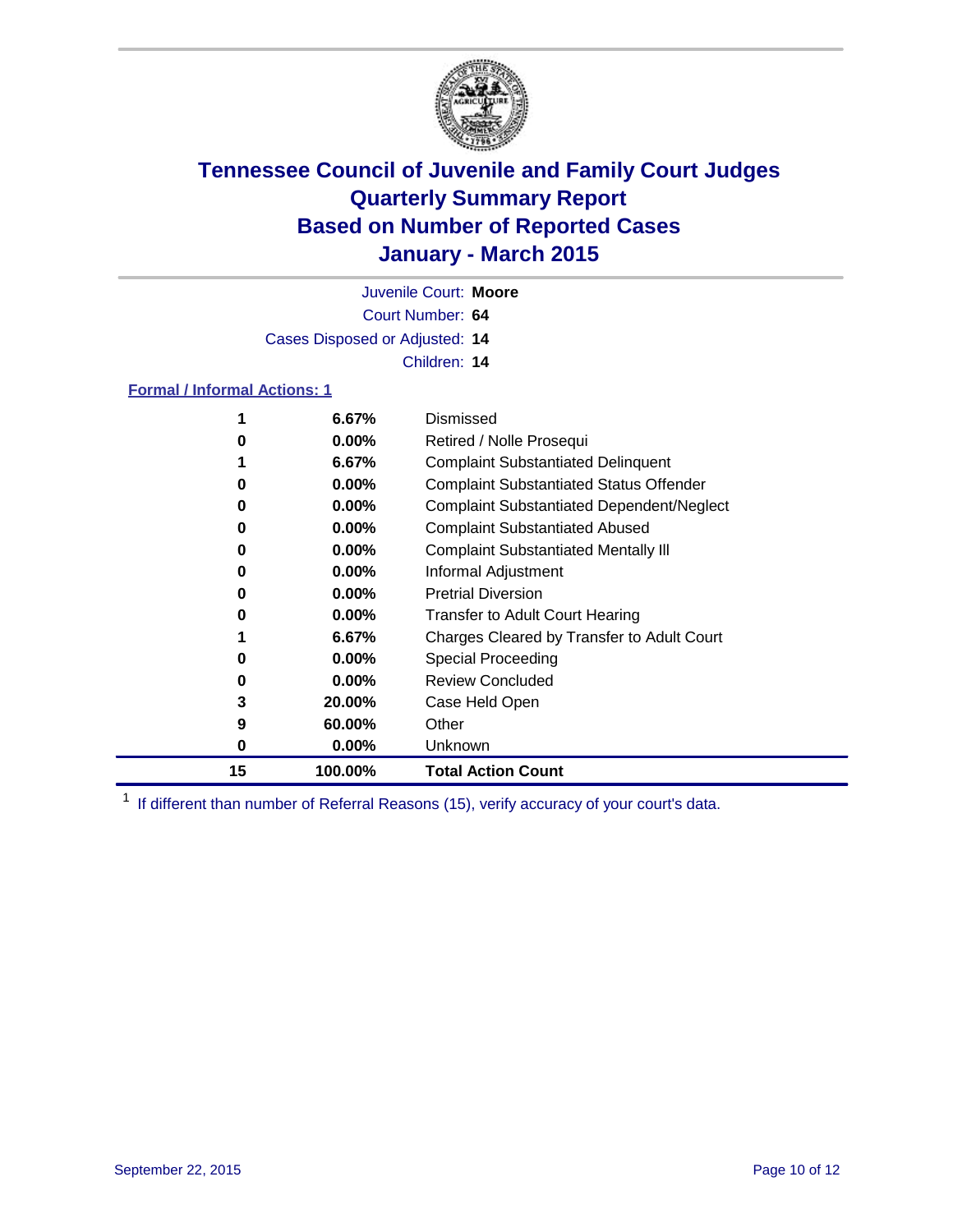

|                       |                                | Juvenile Court: Moore                                 |
|-----------------------|--------------------------------|-------------------------------------------------------|
|                       |                                | Court Number: 64                                      |
|                       | Cases Disposed or Adjusted: 14 |                                                       |
|                       |                                | Children: 14                                          |
| <b>Case Outcomes:</b> |                                | There can be multiple outcomes for one child or case. |
| 1                     | 7.14%                          | <b>Case Dismissed</b>                                 |
| 0                     | 0.00%                          | Case Retired or Nolle Prosequi                        |
| 0                     | 0.00%                          | Warned / Counseled                                    |
| 3                     | 21.43%                         | Held Open For Review                                  |
| 0                     | 0.00%                          | Supervision / Probation to Juvenile Court             |
| 0                     | 0.00%                          | <b>Probation to Parents</b>                           |
| 0                     | 0.00%                          | Referral to Another Entity for Supervision / Service  |
| 0                     | 0.00%                          | Referred for Mental Health Counseling                 |
| 0                     | 0.00%                          | Referred for Alcohol and Drug Counseling              |
| 0                     | 0.00%                          | <b>Referred to Alternative School</b>                 |
| 0                     | 0.00%                          | Referred to Private Child Agency                      |
| 0                     | 0.00%                          | Referred to Defensive Driving School                  |
| 0                     | 0.00%                          | Referred to Alcohol Safety School                     |
| 0                     | 0.00%                          | Referred to Juvenile Court Education-Based Program    |
| 0                     | 0.00%                          | Driver's License Held Informally                      |
| 0                     | 0.00%                          | <b>Voluntary Placement with DMHMR</b>                 |
| 0                     | 0.00%                          | Private Mental Health Placement                       |
| 0                     | 0.00%                          | <b>Private MR Placement</b>                           |
| 0                     | 0.00%                          | Placement with City/County Agency/Facility            |
| 0                     | 0.00%                          | Placement with Relative / Other Individual            |
| 0                     | 0.00%                          | Fine                                                  |
| 7                     | 50.00%                         | <b>Public Service</b>                                 |
| 0                     | 0.00%                          | Restitution                                           |
| 0                     | 0.00%                          | <b>Runaway Returned</b>                               |
| 0                     | 0.00%                          | No Contact Order                                      |
| 0                     | 0.00%                          | Injunction Other than No Contact Order                |
| 0                     | 0.00%                          | <b>House Arrest</b>                                   |
| 0                     | 0.00%                          | <b>Court Defined Curfew</b>                           |
| 0                     | 0.00%                          | Dismissed from Informal Adjustment                    |
| 0                     | 0.00%                          | Dismissed from Pretrial Diversion                     |
| 0                     | 0.00%                          | Released from Probation                               |
| 0                     | 0.00%                          | <b>Transferred to Adult Court</b>                     |
| 0                     | 0.00%                          | <b>DMHMR Involuntary Commitment</b>                   |
| 0                     | $0.00\%$                       | <b>DCS Commitment - Determinate</b>                   |